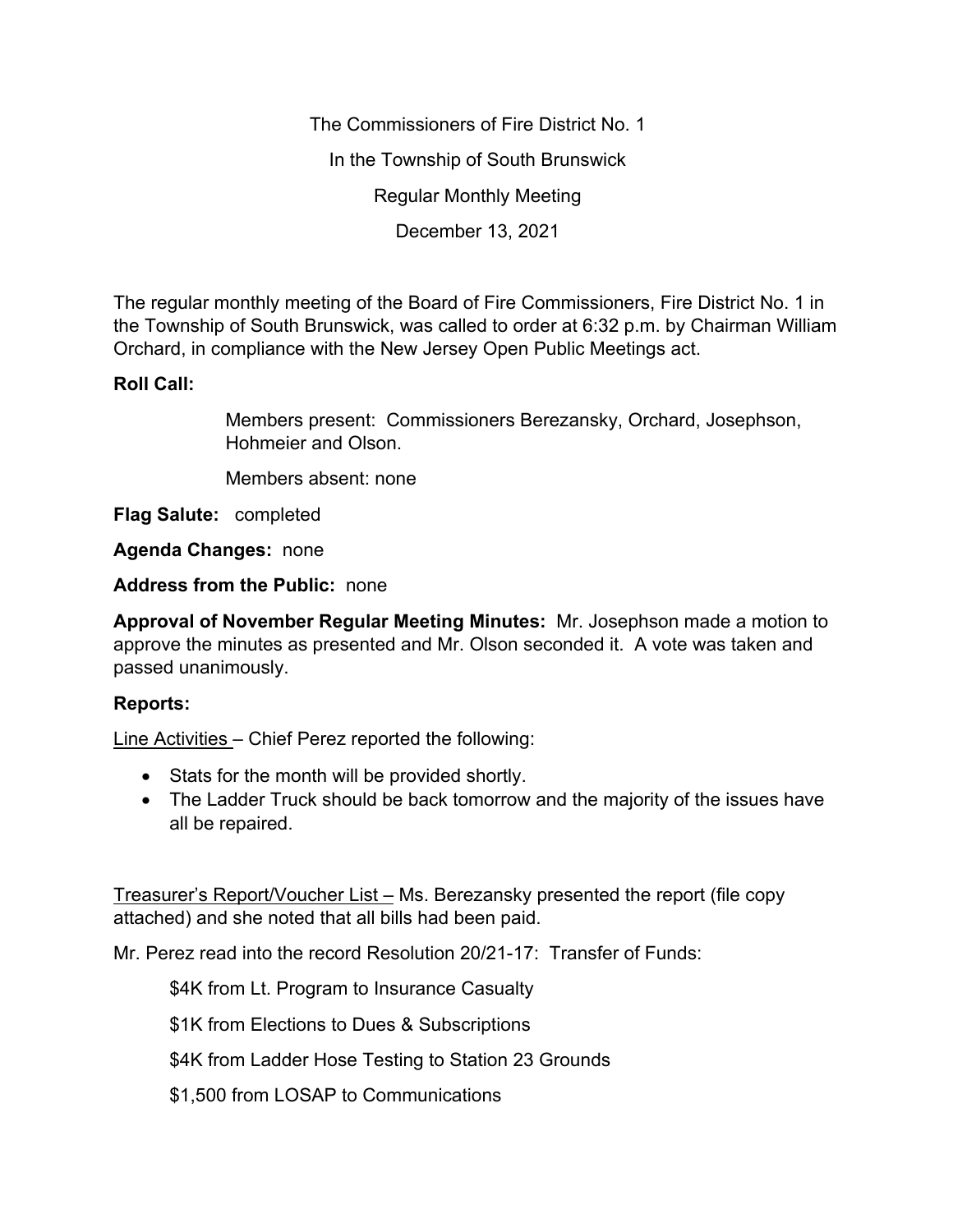After review of the Voucher List, Mr. Olson made a motion to approve it as presented and Mr. Josephson seconded it. A vote was taken and passed unanimously.

Secretary's Report – Mr. Olson had nothing to report.

Fire Coordinator's Report – Mr. Perez reported the following:

- 1. Insurance is up to date.
- 2. The website has been updated.
- 3. Budget is completed for next year.
- 4. The Election will be 2/19/22 and the County will be handling the advertising and the ballots for the Election. The District is responsible for normal local advertising, postings and voting machines. There is also an increase in the cost of the poll workers.

Chairman's Report - Mr. Orchard reported that the Fire Marshall's are no longer going to handle daytime call and noted that with the Fire Company's man-power low, it will mean providing per diem for each daytime call. That will need to be included in the 2022 Budget.

Standing Committee Reports –

*Fire Company Liaison –* nothing to report.

*Rescue Squad Liaison –* nothing to report.

*Public Relations –* nothing to report.

*State Association –* meeting will be held sometime in December.

*Insurance –* everything is paid up.

## **Unfinished Business:** none

**New Business: 2022 Budget:** Mr. Perez highlighted the Budget issues:

\$200.000 was added for the Capital Expenditure, which increased the budget by only .07%, which keeps the tax rate flat.

As for the Per Diem, there is \$30,000 per the Fire Marshall Agreement. Mr. Orchard noted that would not be enough to have 3-4 per diem firefighters, which he estimates will be about \$120,000. Per Mr. Braslow, the District does have to go over the cap, if per diem is used, which could be raised by taxation. The Commissioners agreed that the money should be pulled from the Fire Marshall Agreement. A resolution will be prepared.

The Commissioners discussed the option of contracting with District 3 to provide coverage during the day. Mr. Perez stated that he believes they would be willing to